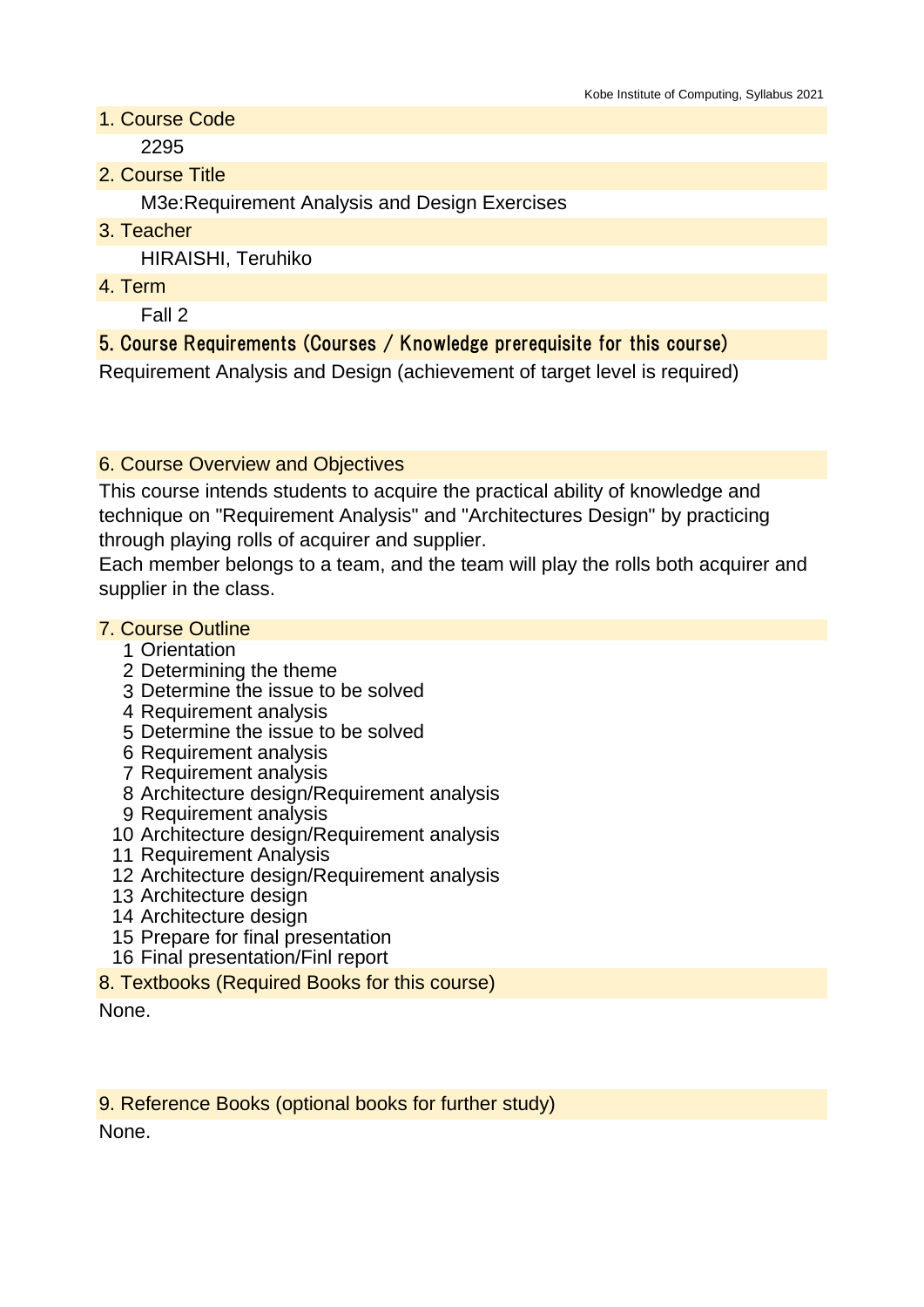#### 10. Course Goals (Attainment Targets)

- (1) To be able to determine the theme of the requirements as an acquirer.
- (2) To be able to develop RFP(Request for Proposal) as an acquirer.
- (3) To be able to develop the requirement definition documents as a supplier.
- (4) To be able to the system architecture documents as a supplier.
- (5)
- (6)
- (7)
- (8)

11. Correspondence relationship between Educational goals and Course goals

| Educational goals of the school | <b>Course Goals</b>                                                          |                            |                    |
|---------------------------------|------------------------------------------------------------------------------|----------------------------|--------------------|
| High level ICT                  | <b>Basic academic skills</b>                                                 |                            |                    |
| skills                          | Specialized knowledge and literacy                                           | (2), (3),<br>(4            |                    |
| Human skill<br>(Tankyu skill)   | Ability to continually improve own strengths                                 |                            | (3),<br>(4)        |
|                                 | Ability to discover and Problem setting<br>resolve the problem<br>in society |                            |                    |
|                                 |                                                                              | <b>Hypothesis planning</b> | 1,(2),(3)          |
|                                 |                                                                              | <b>Hypothesis testing</b>  | (2), (3)           |
|                                 |                                                                              | Practice                   | $(3)$ , $(4)$      |
|                                 | Fundamental                                                                  | Ability to step forward    | (2), (3), (4)      |
|                                 | Competencies for                                                             | Ability to think through   | (1), (2), (3)      |
|                                 | <b>Working Persons</b>                                                       | Ability to work in a team  | (1), (2), (3), (4) |
| <b>Professional ethics</b>      |                                                                              |                            |                    |

# 12. Evaluation

| Goals                          | Evaluation method & point allocation                                                                                                                                                                      |      |                |    |                           |       |  |
|--------------------------------|-----------------------------------------------------------------------------------------------------------------------------------------------------------------------------------------------------------|------|----------------|----|---------------------------|-------|--|
|                                | examination                                                                                                                                                                                               | Quiz | <b>Reports</b> |    | Presentation Deliverables | Other |  |
|                                |                                                                                                                                                                                                           |      |                |    |                           |       |  |
| 2                              |                                                                                                                                                                                                           |      |                |    |                           |       |  |
| $\overline{3}$                 |                                                                                                                                                                                                           |      |                |    |                           |       |  |
| 4                              |                                                                                                                                                                                                           |      |                |    |                           |       |  |
| $\overline{5}$                 |                                                                                                                                                                                                           |      |                |    |                           |       |  |
| 6                              |                                                                                                                                                                                                           |      |                |    |                           |       |  |
|                                |                                                                                                                                                                                                           |      |                |    |                           |       |  |
| $\left(8\right)$               |                                                                                                                                                                                                           |      |                |    |                           |       |  |
| Allocation                     |                                                                                                                                                                                                           |      | 30             | 40 | 30                        |       |  |
| <b>13. Evaluation Criteria</b> |                                                                                                                                                                                                           |      |                |    |                           |       |  |
| Examination                    |                                                                                                                                                                                                           |      |                |    |                           |       |  |
| Quiz                           |                                                                                                                                                                                                           |      |                |    |                           |       |  |
| <b>Reports</b>                 | Confirm that students understand the content of the lesson by<br>describing problems and solutions based on the knowledge and<br>skills acquired in the lesson and their own thoughts.                    |      |                |    |                           |       |  |
| Presentation                   | For each section, students make presentation of the progress of<br>each team.<br>This presentation is evaluated by lecturer and other teams, not the<br>correctness but easiness and presentation manner. |      |                |    |                           |       |  |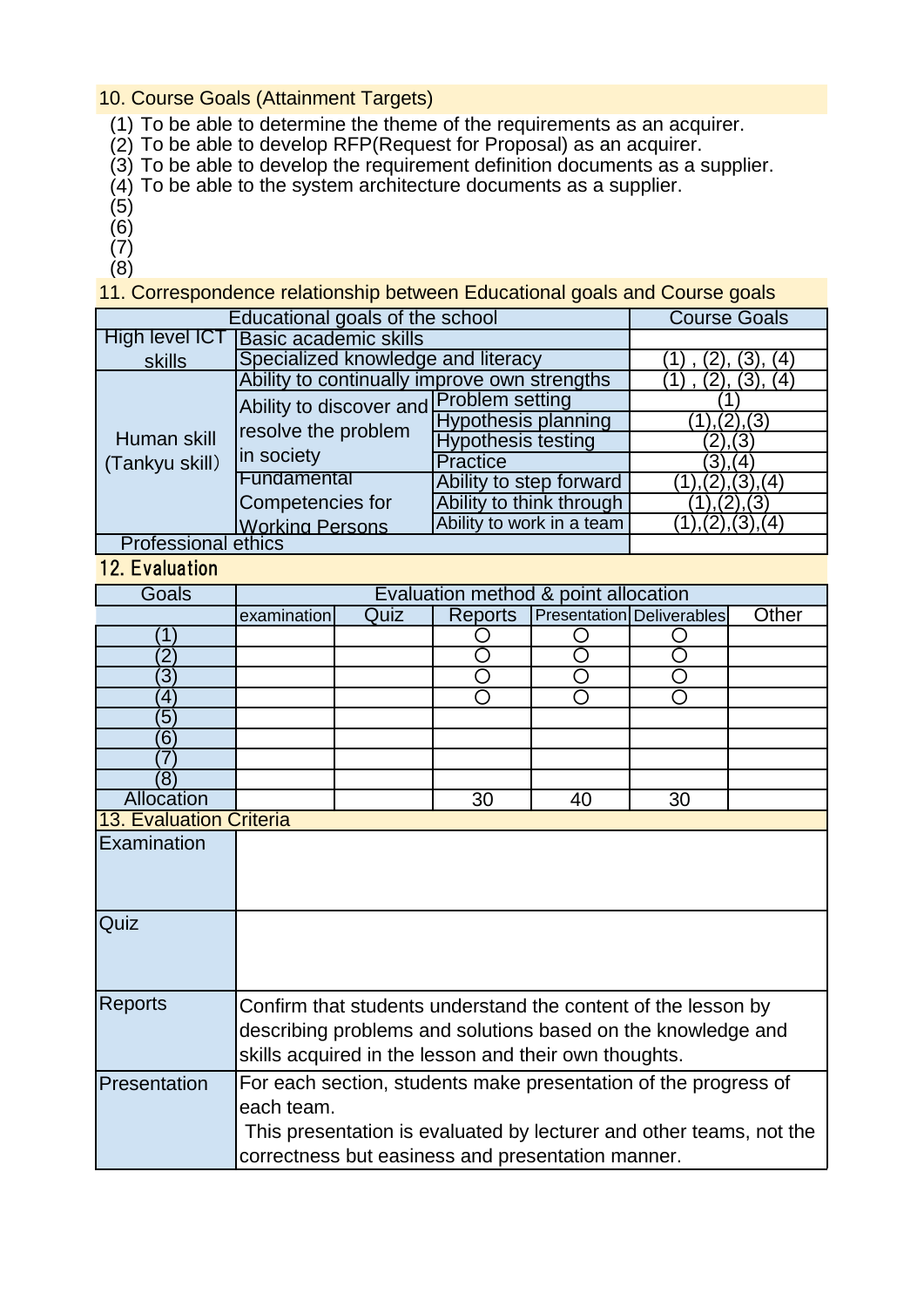|                                                                                                         | <b>Deliverables</b><br>As a supplier (developer), the acquirer team and the lecturer<br>evaluate whether the developed work products meets the needs of<br>customers and is effective. |                                                                  |              |  |  |
|---------------------------------------------------------------------------------------------------------|----------------------------------------------------------------------------------------------------------------------------------------------------------------------------------------|------------------------------------------------------------------|--------------|--|--|
| Other                                                                                                   |                                                                                                                                                                                        |                                                                  |              |  |  |
| 14. Active Learning                                                                                     |                                                                                                                                                                                        |                                                                  |              |  |  |
|                                                                                                         |                                                                                                                                                                                        | Hourly percentage of active learning within the whole class time | 100%         |  |  |
| Active learning such as problem solving assignment using the<br>knowledge and skills acquired in class. |                                                                                                                                                                                        | All the time                                                     |              |  |  |
|                                                                                                         |                                                                                                                                                                                        | 2 Active learning such as group works and discussions.           | All the time |  |  |
|                                                                                                         |                                                                                                                                                                                        | 3 Outcome presentations and feedbacks.                           | All the time |  |  |
| 41                                                                                                      | conducted.                                                                                                                                                                             | Students actively make decisions on how the class should be      | All the time |  |  |

### 15. Notes

This course intends to acquire practical ability by playing both acquirer and supplier roles as project teams. Through the team discussion and project management, this course intends to improve not only the students' technological skills, but also facilitation, negotiation, and presentation skills.

### 16. Course plan

(Notice) This plan is tentative, and might be changed at the time of delivery

| Lesson 1: Orientation |  |
|-----------------------|--|
|-----------------------|--|

lecture&practice,90min

Comprehend the outline of the course.

(1) Orientation

- (2) Flow of the development processes
- (3) What is the architecture?

(4) Presentation

Lesson 2: Determining the themes lecture&practice,90min

As an acquirer, summarize the isuue to be solved to the document

(1)Read case study

(2)Read RFP(request for proposal)

(3)Establish issue to be solved

(4)Summarize the issue to the document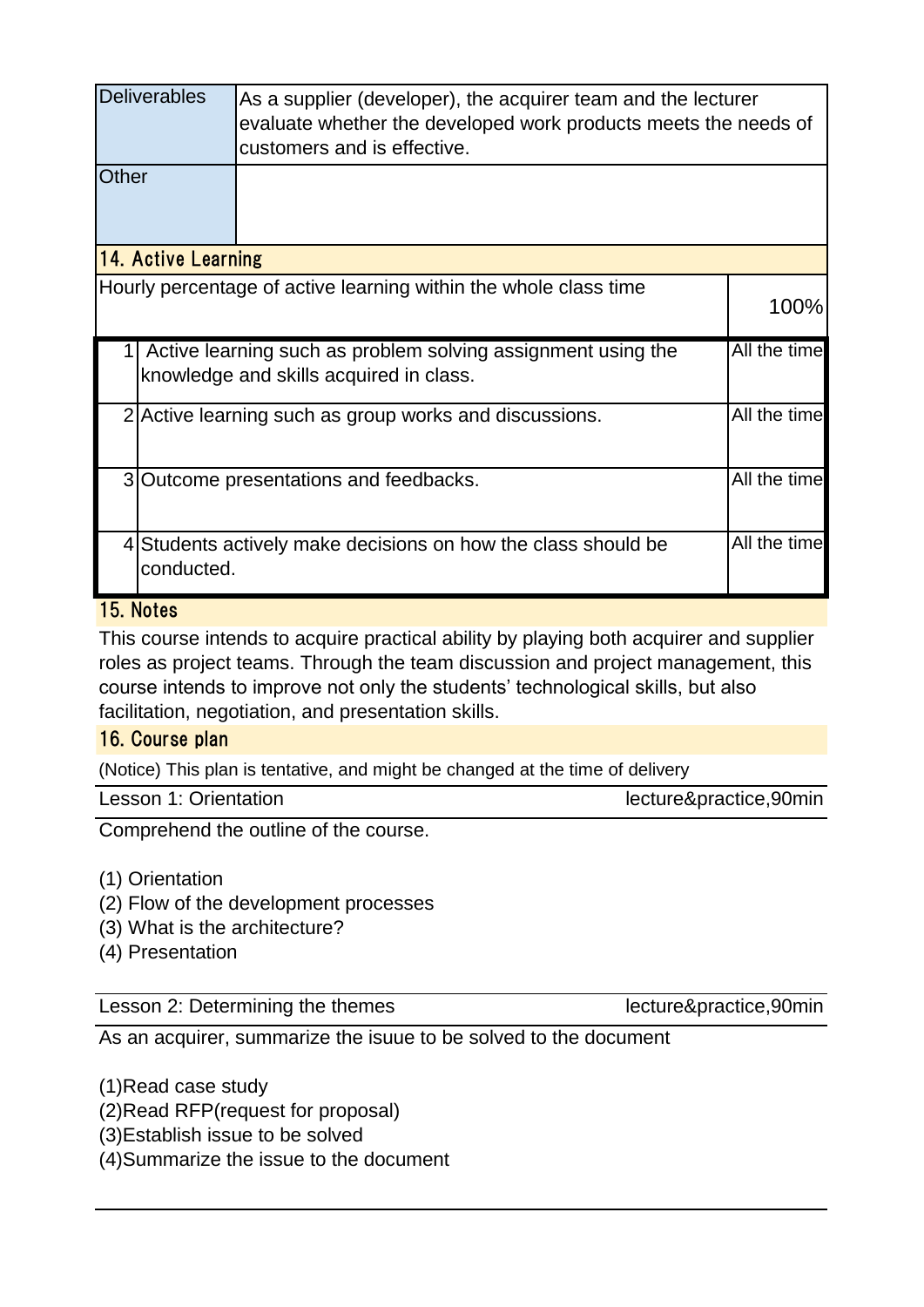As a acquirerer, analyze stakeholders, and identify the issues, and purpose of the system

(1)Select issue to be solve in each team.

(2)Develop case study8sttory)

(3) Develop RFP(Request for Proposal)

(4) Prepare memo for Supplier's questions.

Lesson 4: Requirement analysis lecture&practice,90min

As a supplier, proceed requirement definition.

(1)Structuring stakeholders

(2)Presentation

Lesson 5: Determine the issues to be solved practice,90min

As a acquirerer, analyze stakeholders, and identify the issues, and purpose of the system

(1)Select issue to be solve in each team.

(2)Develop case study(sttory)

(3)Develop RFP(Request for Proposal)

(4)Prepare memo for Supplier's questions.

Lesson 6: Requirement analysis lecture&practice, 90min

As a supplier, proceed requirement definition.

(1)Requirement organization

(3)Fascilitation & negotiation

(3)Requirement definitioon

(4)Presentation

Lesson 7: Requirement analysis example to the practice, and practice, 90 min

According to the RFP from acquirer, proceed requirement analysis as a supplier(developer).

(1)Requirement Organization (2)Requirement Definitioon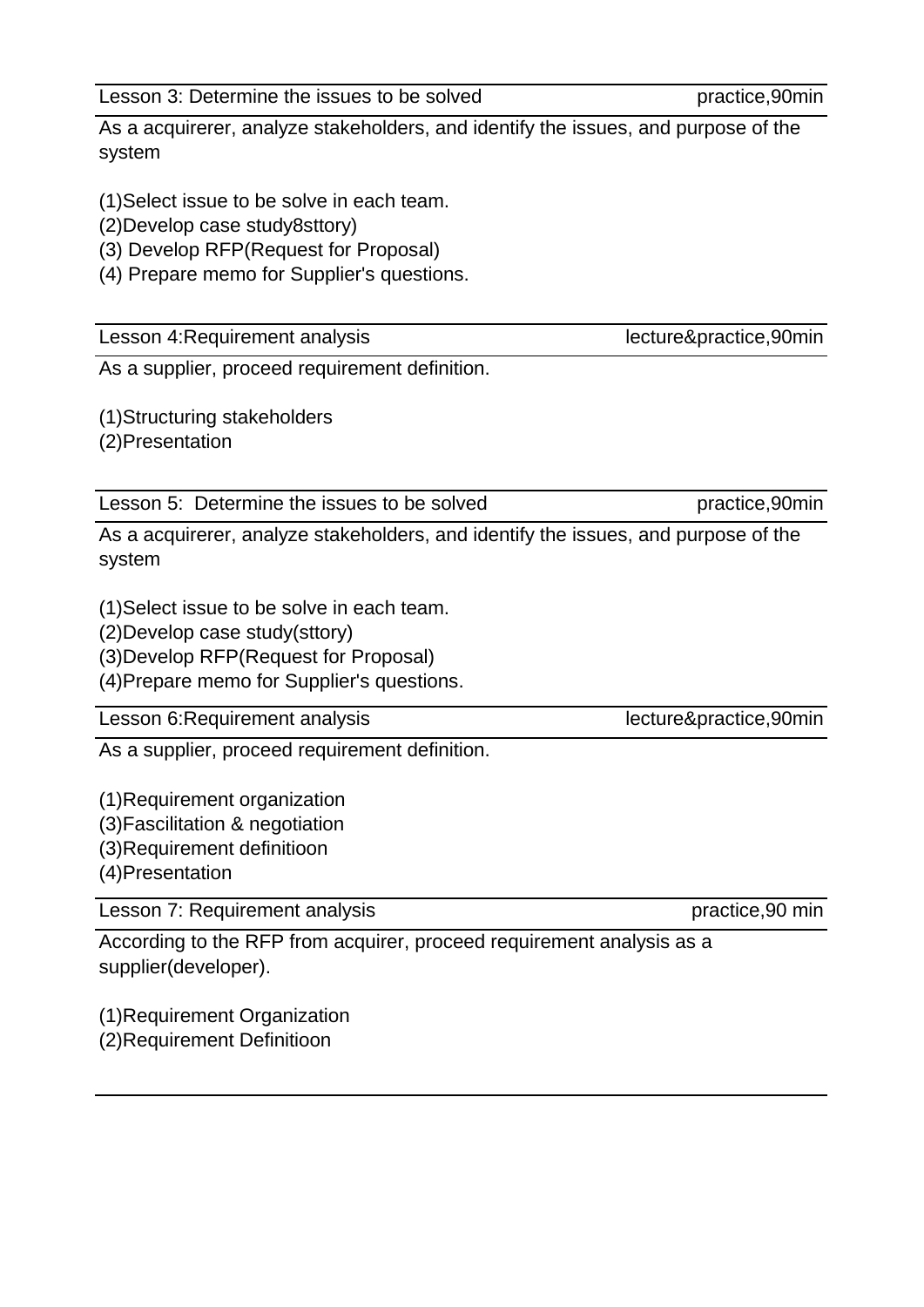Lesson 8: Architecture design/Requirement analysis

study the basis of architecture design

- (1) Outline of model
- (2) Typical models
- (3) Functional block diagram
- (4) Use case diagram
- (5) Presentation

# Lesson 9: Requirement analysis example and the settlement of the practice,90min

According to the requirements from acquirer, proceed requirement analysis as a supplier(developer).

(1)Stakeholder Analysis (2)Requirement Organization (3)Requirement Definitioon

Lesson 10: Architecture design/Requirement analysis

lecture&practice90 min

According to the acquirerer's request, develop architecture documents

(1)Class diagram (2)Make Development plan (3)Presentation

Lesson 11: Requirement analysis example and the settlement of the practice,90min

According to the requirements from acquirer, proceed requirement analysis as a supplier(developer).

(1)Stakeholder Analysis (2)Requirement Organization (3)Requirement Definitioon

Lesson 12:Architecture design/Requirement analysis practice,90min

Architecture design

(1)Architecture design based on the typical models (2)Presentation

lecture&practice,90min